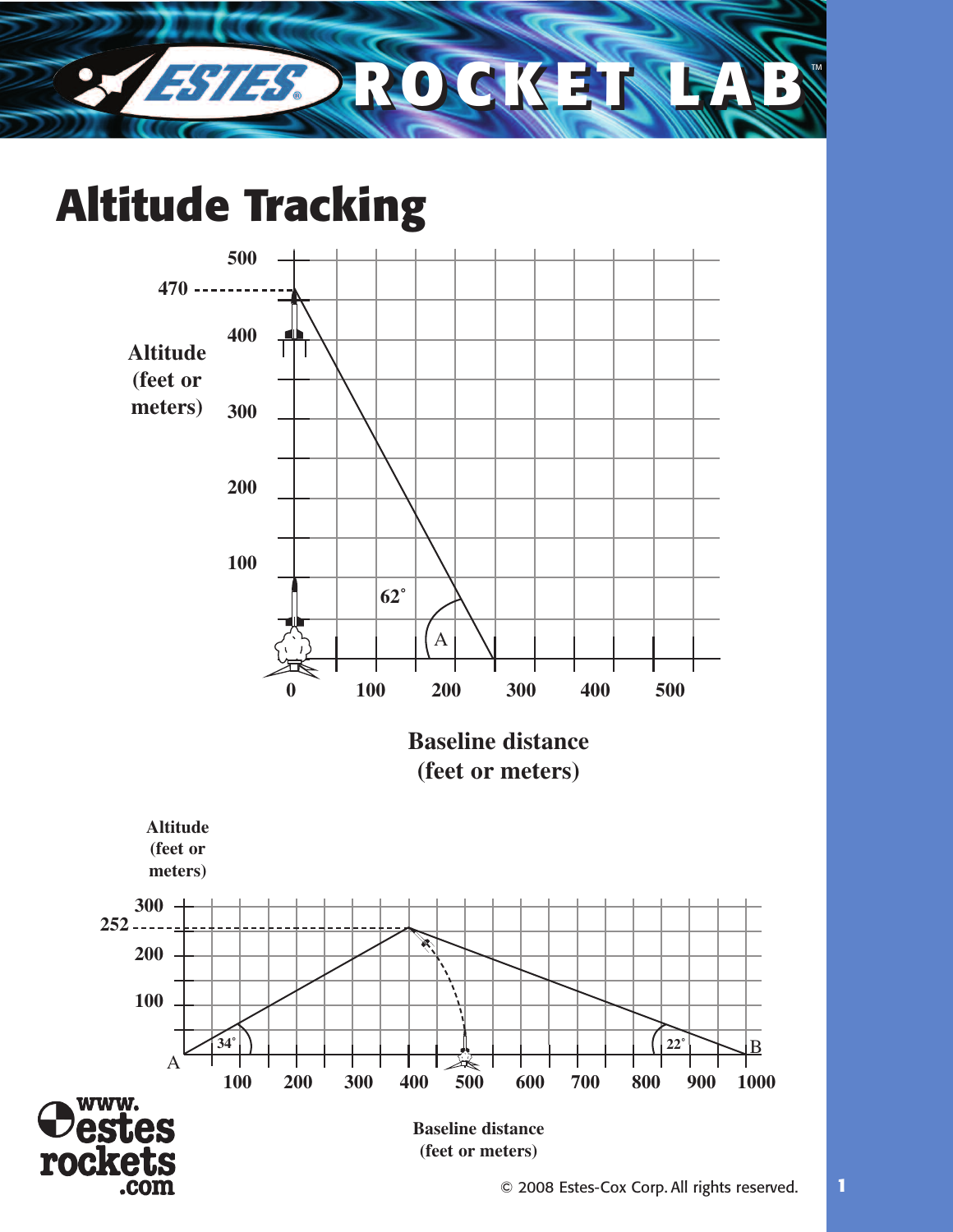

# **Altitude Tracking**

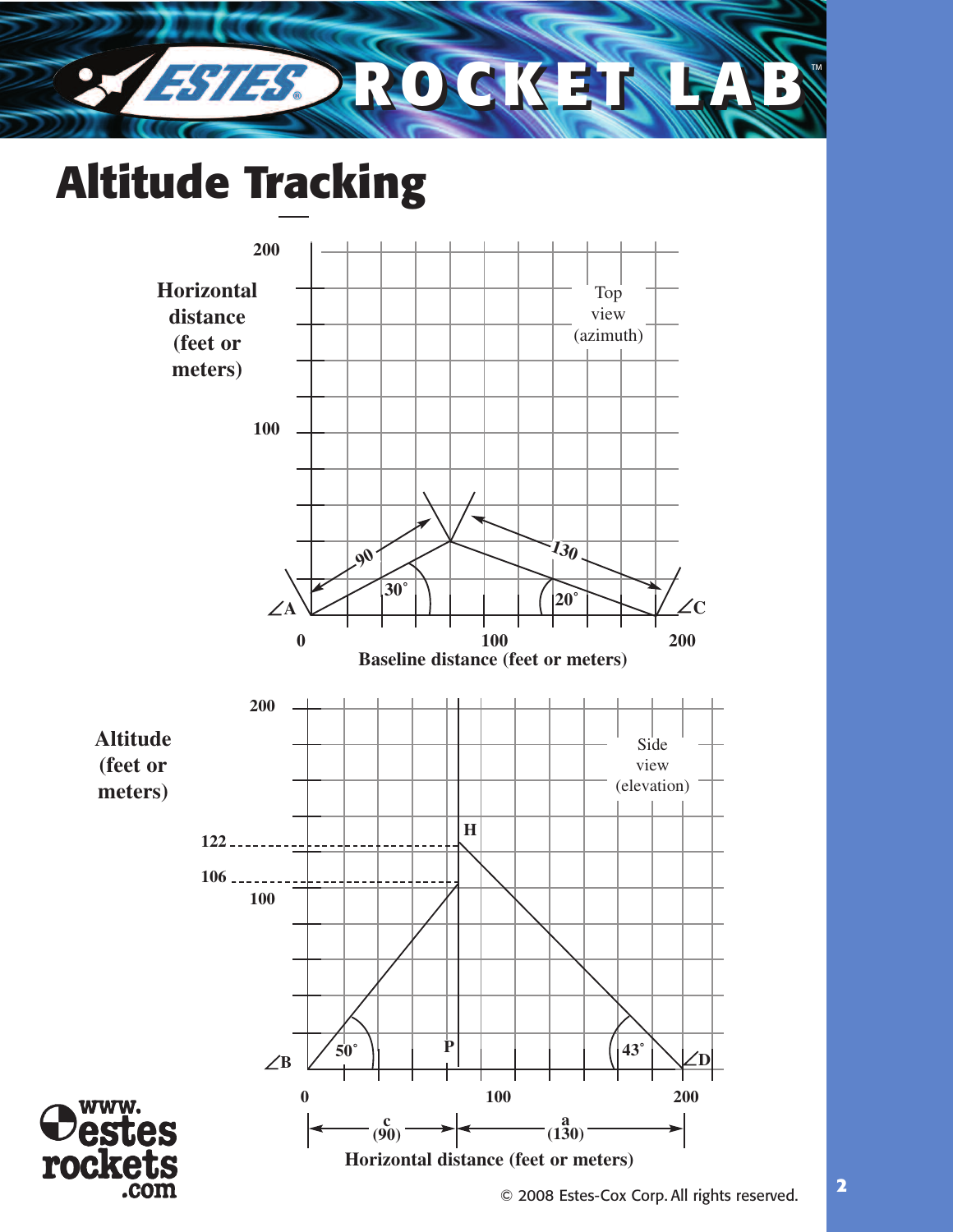

| Name         |  |
|--------------|--|
| <b>Class</b> |  |

**GRAPHING USING ONE STATION TRACKING**

Date \_\_\_\_\_\_\_\_\_\_\_\_\_\_\_\_\_



#### **Baseline (feet or meters)**

- Use the horizontal axis to plot the baseline distance (distance from launcher to tracker).
- Use the vertical axis to plot the rocket's altitude.The rocket is launched at 0 on the graph paper and climbs vertically up the vertical axis.
- Mark the tracker's position on the horizontal axis and plot the elevation angle.
- Extend the angle (line of sight) until it intersects the vertical axis.The intersected point on the vertical axis is the rocket's altitude.

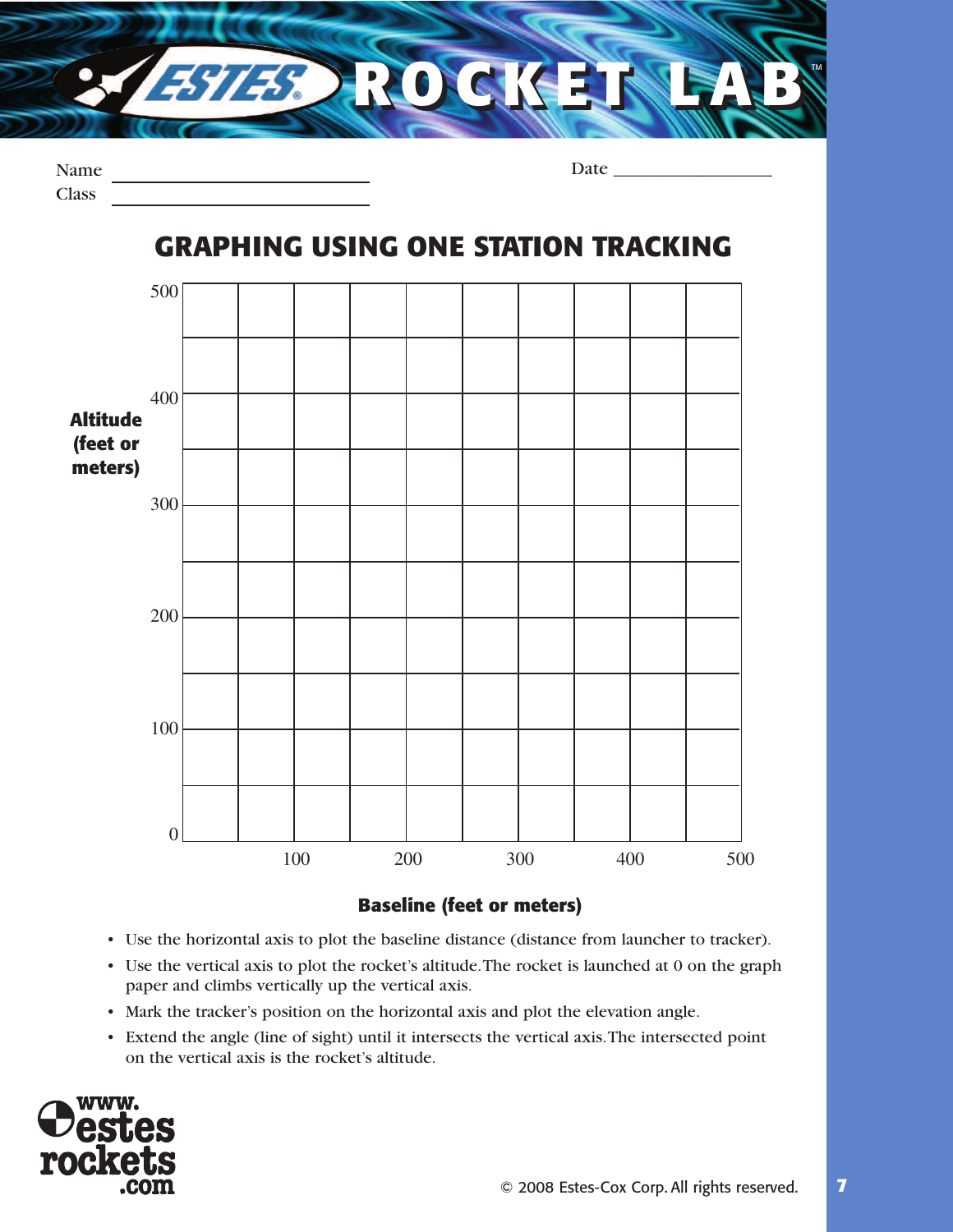

Name Class

Date  $\_\_$ 

### **GRAPHING USING TWO STATION TRACKING**

Layout baseline distances (horizontal axis) and rocket altitude (vertical axis) on graph paper. Plot the elevation angles at each end of the graph, then extend them until they intersect.The point of intersection extended to the vertical axis is the rocket's altitude.





**Baseline (feet or meters)**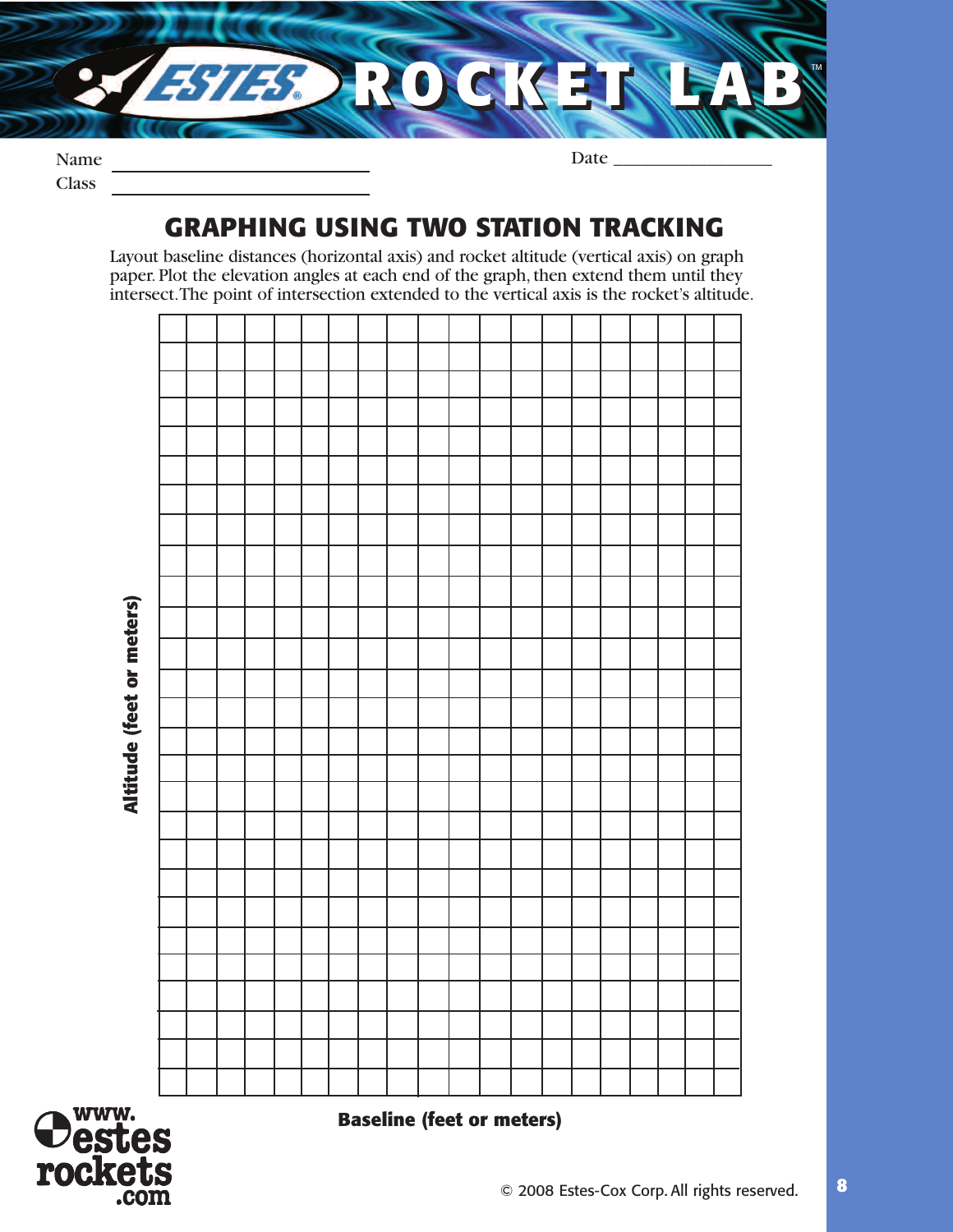

| <b>Name</b> |  |
|-------------|--|
| Class       |  |

Date \_\_\_\_\_\_\_\_\_\_\_\_\_\_\_\_\_

## **Launch Data**

| Student<br>Name | Predicted<br>Altitude | <b>Baseline</b> | Angular<br><b>Distance</b> | Altitrak's<br>Alt. in<br>Meters | Altitude<br>(Using<br>Angular<br>Distance) | Altitude in<br>Feet (Using<br>Altitrak's Alt.<br>in Meters) |
|-----------------|-----------------------|-----------------|----------------------------|---------------------------------|--------------------------------------------|-------------------------------------------------------------|
|                 |                       |                 |                            |                                 |                                            |                                                             |
|                 |                       |                 |                            |                                 |                                            |                                                             |
|                 |                       |                 |                            |                                 |                                            |                                                             |
|                 |                       |                 |                            |                                 |                                            |                                                             |
|                 |                       |                 |                            |                                 |                                            |                                                             |
|                 |                       |                 |                            |                                 |                                            |                                                             |
|                 |                       |                 |                            |                                 |                                            |                                                             |
|                 |                       |                 |                            |                                 |                                            |                                                             |
|                 |                       |                 |                            |                                 |                                            |                                                             |
|                 |                       |                 |                            |                                 |                                            |                                                             |
|                 |                       |                 |                            |                                 |                                            |                                                             |
|                 |                       |                 |                            |                                 |                                            |                                                             |
|                 |                       |                 |                            |                                 |                                            |                                                             |
|                 |                       |                 |                            |                                 |                                            |                                                             |
|                 |                       |                 |                            |                                 |                                            |                                                             |
|                 |                       |                 |                            |                                 |                                            |                                                             |
|                 |                       |                 |                            |                                 |                                            |                                                             |
|                 |                       |                 |                            |                                 |                                            |                                                             |
|                 |                       |                 |                            |                                 |                                            |                                                             |
|                 |                       |                 |                            |                                 |                                            |                                                             |

#### **How high did my rocket go?**

1. Using Altitrak's Angle Scale (Angular Distance) Altiude = Angle Tangent X Baseline Distance



2. Using Altitrak's Altitude in Meters Scale Convert meters to feet 1 meter =  $3.28$  feet

Feet = Meters  $X$  3.28 ft.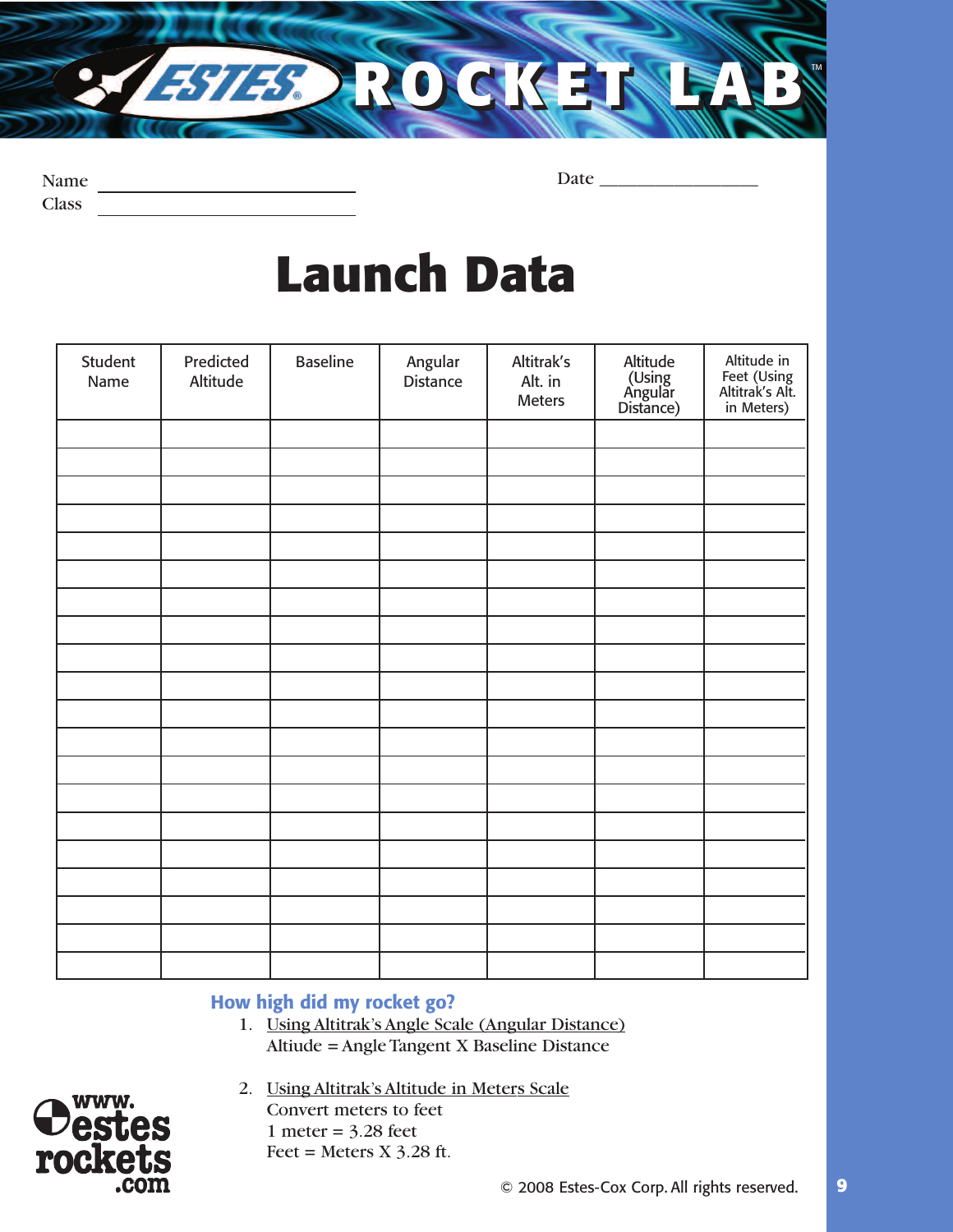Name Class

Date \_\_\_\_\_\_\_\_\_\_\_\_\_\_\_\_\_

**Longest Flight Launch Data**

**ROCKET LAB ROCKET LAB**TM

| Student<br>Name | Flight<br>Number | Engine<br>Type | Predicted<br>Flight Time | Actual<br>Flight Time | Class<br>Rank | Longest<br>Flight<br>Winner |
|-----------------|------------------|----------------|--------------------------|-----------------------|---------------|-----------------------------|
|                 |                  |                |                          |                       |               |                             |
|                 |                  |                |                          |                       |               |                             |
|                 |                  |                |                          |                       |               |                             |
|                 |                  |                |                          |                       |               |                             |
|                 |                  |                |                          |                       |               |                             |
|                 |                  |                |                          |                       |               |                             |
|                 |                  |                |                          |                       |               |                             |
|                 |                  |                |                          |                       |               |                             |
|                 |                  |                |                          |                       |               |                             |
|                 |                  |                |                          |                       |               |                             |
|                 |                  |                |                          |                       |               |                             |
|                 |                  |                |                          |                       |               |                             |
|                 |                  |                |                          |                       |               |                             |
|                 |                  |                |                          |                       |               |                             |
|                 |                  |                |                          |                       |               |                             |
|                 |                  |                |                          |                       |               |                             |
|                 |                  |                |                          |                       |               |                             |
|                 |                  |                |                          |                       |               |                             |
|                 |                  |                |                          |                       |               |                             |
|                 |                  |                |                          |                       |               |                             |

**NOTES:** 

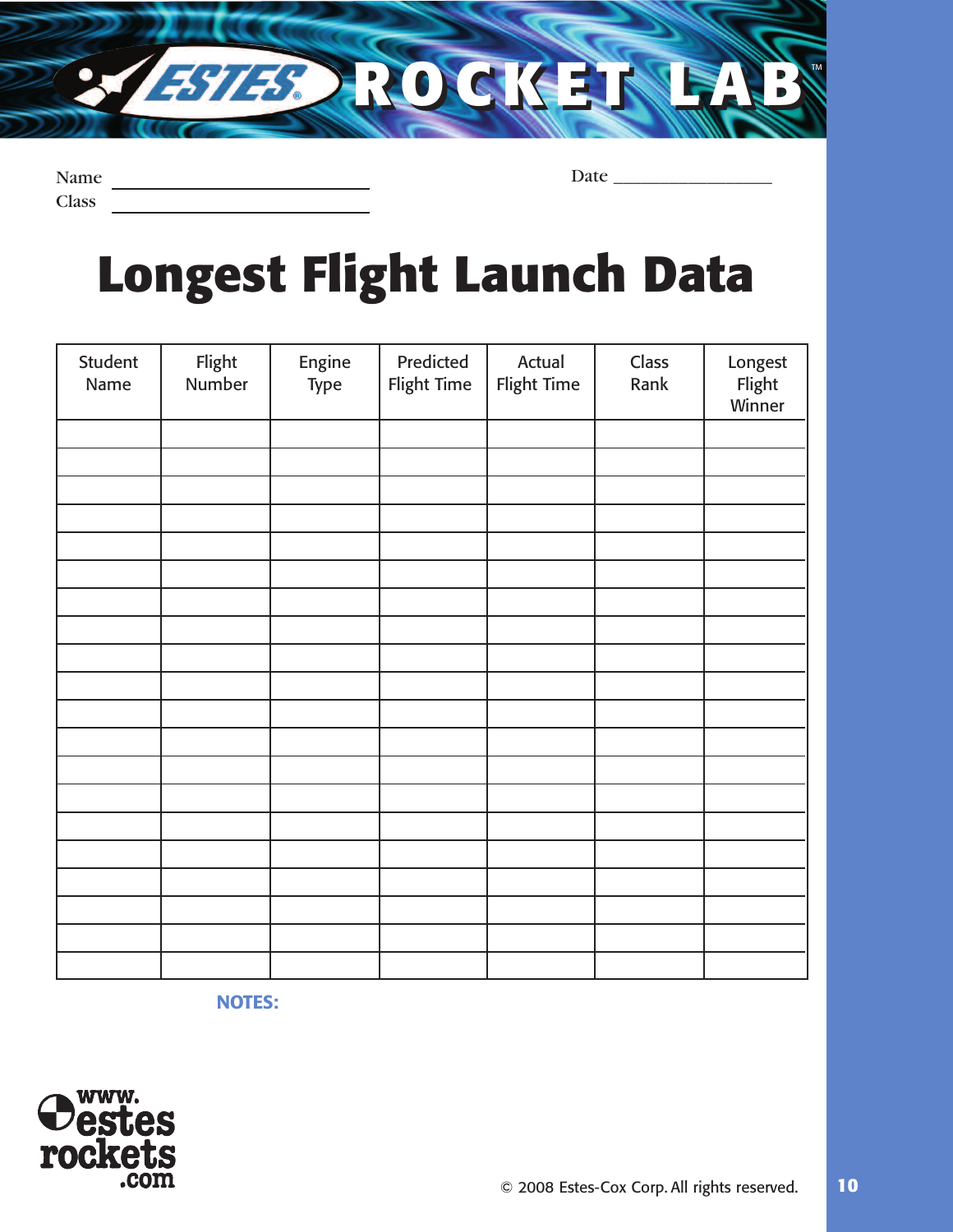

| Name         |  |
|--------------|--|
| <b>Class</b> |  |

Date \_\_\_\_\_\_\_\_\_\_\_\_\_\_\_\_\_

## **Practice Determining Altitude**

#### Flagpole

| Angular distance $=$ |  |
|----------------------|--|
|----------------------|--|

Tangent of angular distance = \_\_\_\_\_\_\_

| $Baseline =$ |  |
|--------------|--|
|              |  |

#### Tall Tree

| Angular distance $=$ |  |
|----------------------|--|
|----------------------|--|

| Tangent of angular distance = |  |  |
|-------------------------------|--|--|
|-------------------------------|--|--|

| $Baseline =$ |  |  |  |
|--------------|--|--|--|
|              |  |  |  |

| ו ז<br>Л |  |  |  |  |  |
|----------|--|--|--|--|--|
|          |  |  |  |  |  |

Basketball backboard

Tangent of angular distance = \_\_\_\_\_\_\_\_

 $H = \begin{bmatrix} 1 & 1 \\ 1 & 1 \end{bmatrix}$ 

Make up problems for your partner to solve.

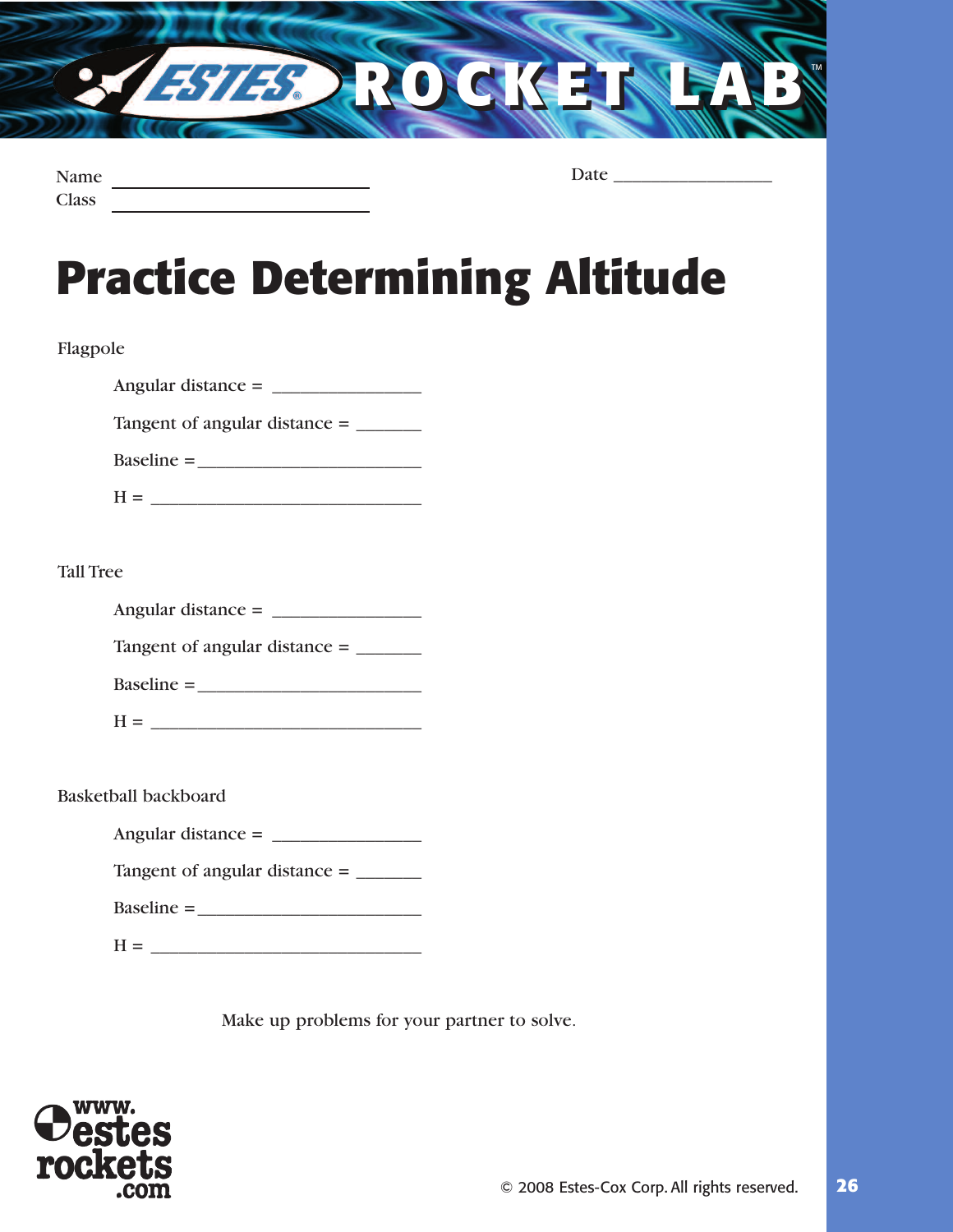

Name **Class** 

Date

### **Graphically Determining Height G**